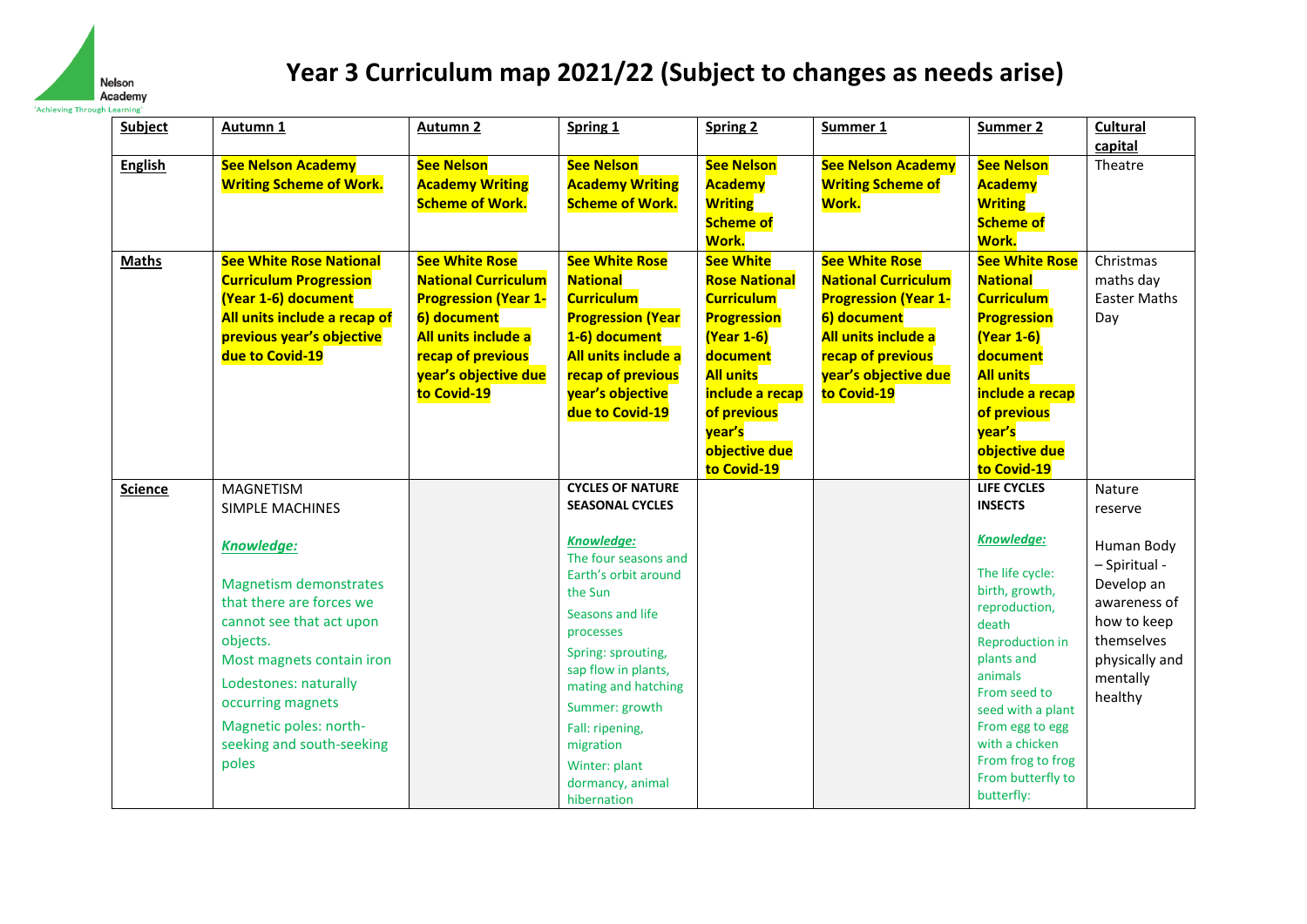

|                            | Magnetic field (strongest at |                        |  | metamorphosis      |  |
|----------------------------|------------------------------|------------------------|--|--------------------|--|
| the poles)                 |                              | THE WATER CYCLE        |  | (see below:        |  |
|                            | Law of magnetic attraction:  |                        |  | insects)           |  |
| unlike poles attract, like |                              | Most of the Earth's    |  |                    |  |
|                            |                              | surface is covered by  |  |                    |  |
| poles repel.               |                              | water                  |  | <b>INSECTS</b>     |  |
| The Earth behaves as if it |                              | The water cycle        |  |                    |  |
|                            | were a huge magnet: north    | <b>Evaporation and</b> |  | Insects can be     |  |
| and south magnetic poles   |                              | condensation           |  | helpful and        |  |
|                            | (near, but not the same as,  | Water vapour in the    |  | harmful to         |  |
|                            | geographic North Pole and    | air, humidity          |  | people.            |  |
|                            |                              | Clouds: cirrus,        |  | Helpful:           |  |
| South Pole).               |                              | cumulus, stratus       |  | pollination;       |  |
| Orienteering: use of a     |                              | Precipitation,         |  | products like      |  |
| magnetised needle in a     |                              | groundwater            |  | honey, beeswax,    |  |
|                            | compass, which will always   |                        |  | and silk; eat      |  |
| point to the north         |                              |                        |  | harmful insects    |  |
|                            |                              |                        |  | Harmful: destroy   |  |
|                            |                              |                        |  | crops, trees,      |  |
| <b>SIMPLE MACHINES</b>     |                              |                        |  | wooden             |  |
|                            |                              |                        |  | buildings,         |  |
| Children to examine how    |                              |                        |  | clothes; carry     |  |
| specific tools are made to |                              |                        |  | disease; bite or   |  |
| perform specific jobs- for |                              |                        |  | sting              |  |
|                            |                              |                        |  | Distinguishing     |  |
| example, hammers,          |                              |                        |  | characteristics    |  |
| screwdrivers, pliers, etc. |                              |                        |  | Exoskeleton,       |  |
| Through observation and    |                              |                        |  | chitin             |  |
|                            | experimentation, examine     |                        |  | Six legs and three |  |
| with children how simple   |                              |                        |  | body parts: head,  |  |
|                            | machines help make work      |                        |  | thorax and         |  |
| easier, and how they are   |                              |                        |  | abdomen            |  |
| applied and combined in    |                              |                        |  | Most but not all   |  |
|                            | familiar tools and machines. |                        |  | insects have       |  |
|                            |                              |                        |  | wings              |  |
| <b>SIMPLE MACHINES</b>     |                              |                        |  | Life cycles:       |  |
|                            |                              |                        |  | metamorphosis      |  |
| Lever                      |                              |                        |  | Some insects       |  |
| <b>Pulley</b>              |                              |                        |  | look like          |  |
|                            |                              |                        |  | miniature adults   |  |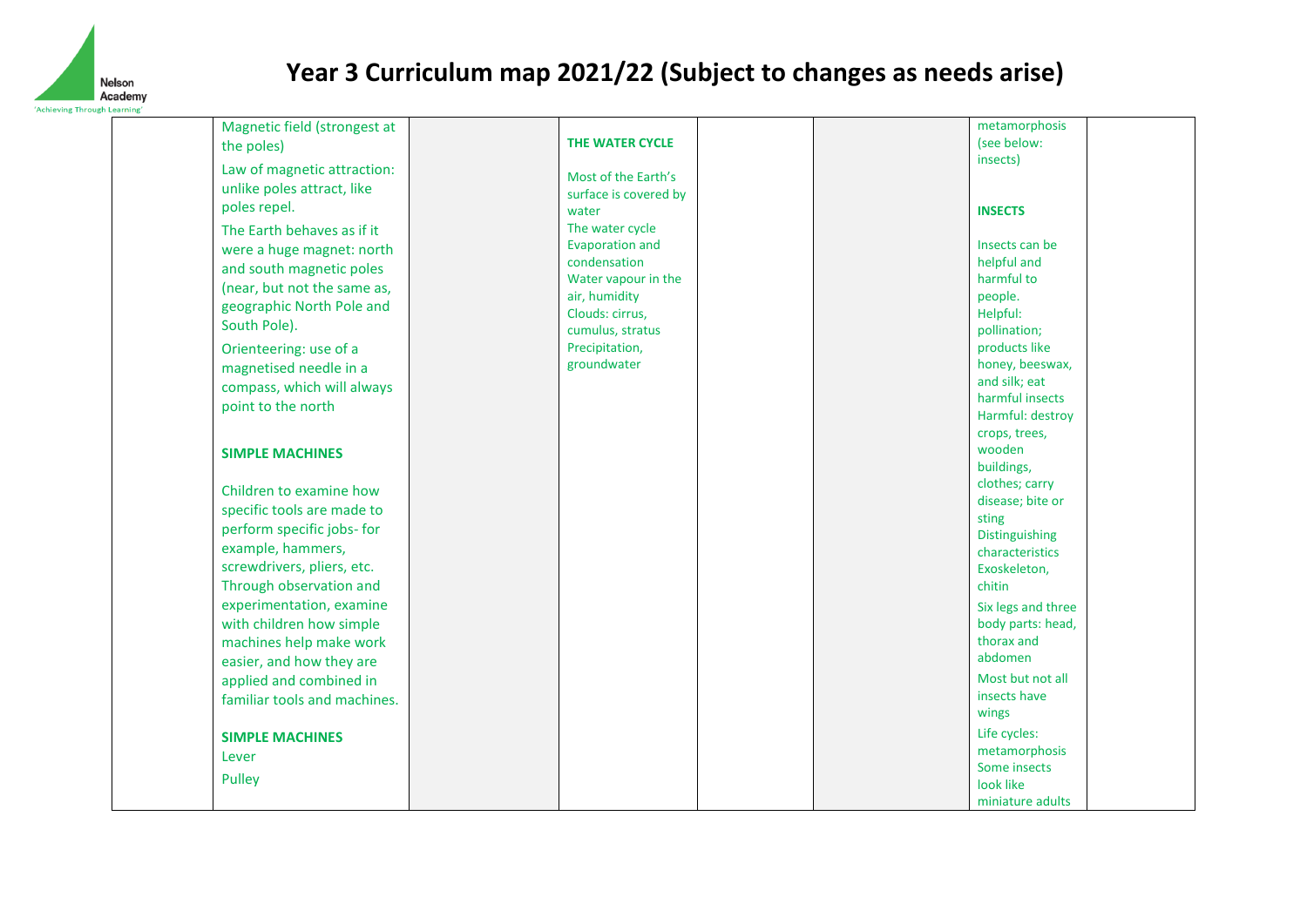

|                | Wheel and axle               |                          |                        | when born from                       |                 |
|----------------|------------------------------|--------------------------|------------------------|--------------------------------------|-----------------|
|                | Gears: wheels with teeth     |                          |                        | eggs, and they                       |                 |
|                | and notches                  |                          |                        | moult to grow                        |                 |
|                | How gears work and           |                          |                        | (for example:                        |                 |
|                | familiar uses (for example,  |                          |                        | grasshopper,<br>cricket)             |                 |
|                | in bicycles)                 |                          |                        |                                      |                 |
|                |                              |                          |                        | Some insects go<br>through distinct  |                 |
|                | <b>Inclined plane</b>        |                          |                        | stages of egg,                       |                 |
|                | Wedge                        |                          |                        | larva, pupa, adult                   |                 |
|                | <b>Screw</b>                 |                          |                        | (for example:                        |                 |
|                |                              |                          |                        | butterflies, ants)                   |                 |
|                |                              |                          |                        | <b>Social Insects</b>                |                 |
|                |                              |                          |                        | Most insects live                    |                 |
|                |                              |                          |                        | solitary lives, but                  |                 |
|                |                              |                          |                        | some are social                      |                 |
|                |                              |                          |                        | (for example:                        |                 |
|                |                              |                          |                        | ants, honeybees,<br>termites, wasps) |                 |
|                |                              |                          |                        | Ants: colonies                       |                 |
|                |                              |                          |                        |                                      |                 |
|                |                              |                          |                        | Honeybees:<br>workers, drones,       |                 |
|                |                              |                          |                        | queen                                |                 |
|                |                              |                          |                        |                                      |                 |
|                |                              |                          |                        |                                      |                 |
| <b>History</b> | <b>Ancient Greece</b>        | Henry II                 | Elizabethans           |                                      | History off the |
|                |                              | Magna Carta              |                        |                                      | page            |
|                | Knowledge:                   |                          | <b>Knowledge:</b>      |                                      | Shakespeare     |
|                |                              | Knowledge:               |                        |                                      | festival        |
|                | This ancient civilisation    |                          | The Elizabethan Era    |                                      | Visit to the    |
|                | forms an important           | First of the             | was one of apparent    |                                      | Globe           |
|                | foundation of Western        | <b>Plantagenet Kings</b> | relative stability due |                                      |                 |
|                | culture.                     | Henry II's legal and     | to the Elizabethan     |                                      |                 |
|                | Children will be encouraged  | judicial reforms         | Religious Settlement,  |                                      | Magna Carta     |
|                | to to see how the politics,  | <b>Royal Magistrate</b>  | ending the previous    |                                      | documents       |
|                | philosophies and myths of    | Courts; Royal            | conflicts but          |                                      | the rule of law |
|                | this civilisation have had a | 'circuit' judges;        | confirming the state's |                                      | and liberties   |
|                | huge impact, even today.     |                          | religion as opposed    |                                      |                 |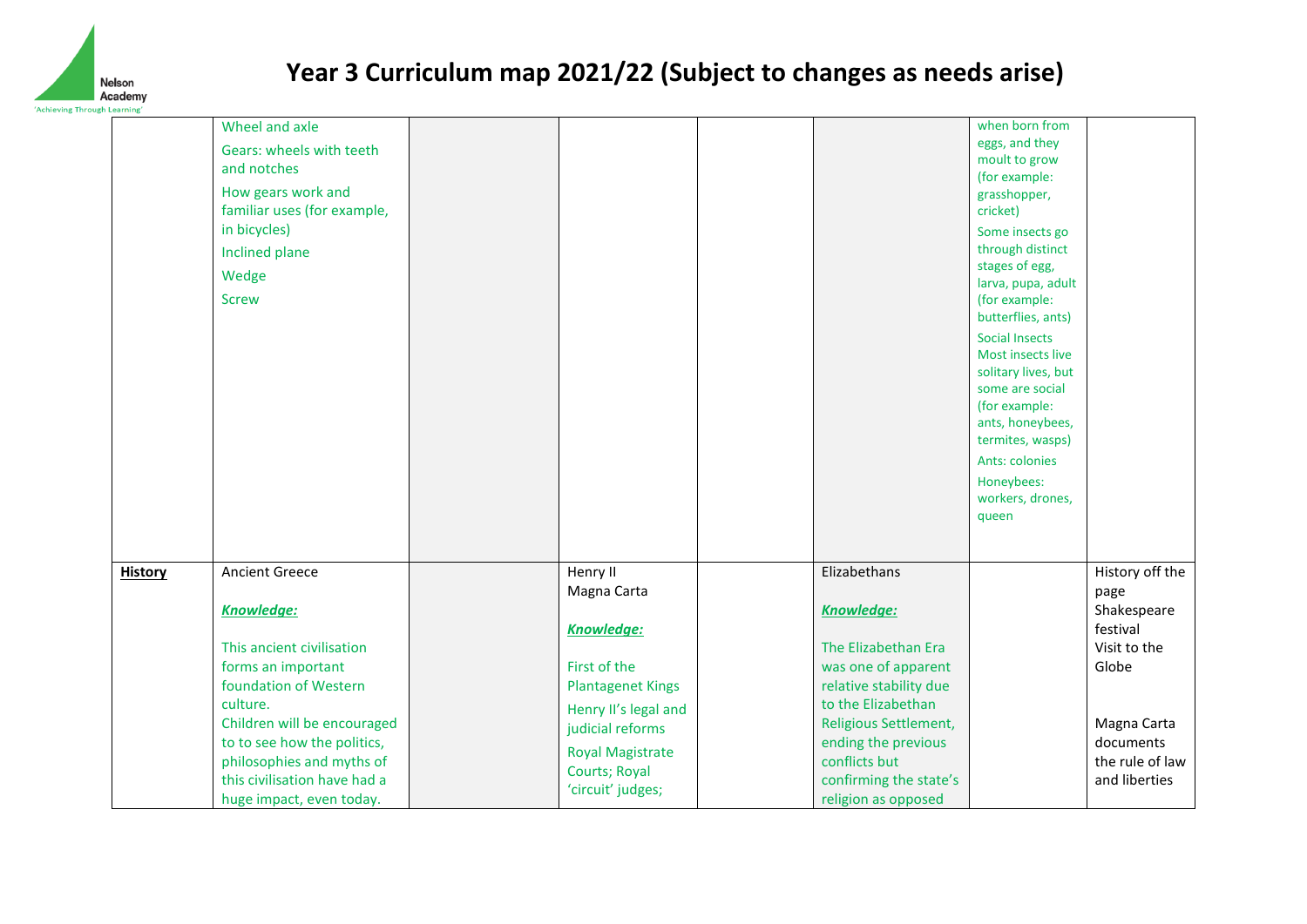

| Explanations of how the            | extension of Royal  | to Catholicism. The                             | held by free         |
|------------------------------------|---------------------|-------------------------------------------------|----------------------|
| city-states of Ancient             | influence in local, | focus is on on the                              | men-                 |
| Greece provided the                | civil cases         | social and cultural                             | Moral -              |
| earliest examples of the           | Trial by jury;      | significance of this                            | Respect the          |
| ideas of citizenship and           | precedent for       | period, especially                              | rule of law.         |
| democracy                          | modern legal        | how developments in                             |                      |
|                                    | systems             | exploration led to a                            |                      |
| Mediterranean Sea, Aegean          | Henry's conflict    | growth in trade and                             | Ancient              |
| Sea, Crete                         | with the church     | eventually                                      | $Greeze -$           |
| <b>Become familiar with Sparta</b> | over Thomas á       | colonisation, as well                           | contrast             |
| and its warrior culture            | Becket, the         | as the cultural                                 | <b>Ancient Greek</b> |
| Understand the importance          | Archbishop of       | significance of                                 | and modern           |
| of Athens as a city-state          | Canterbury, who     | William Shakespeare.                            | democracy -          |
| Athenian democracy                 | challenged the      |                                                 | Develop and          |
|                                    | King's authority    | <b>ELIZABETH I (1558):</b>                      | understanding        |
| <b>Marathon and Thermopylae</b>    | Murder of the       | <b>FINAL TUDOR</b>                              | of British           |
| Recognise the origin of the        | Archbishop at       | <b>MONARCH</b>                                  | culture              |
| <b>Olympic Games in Ancient</b>    | Canterbury          | <b>Elizabethan Religious</b>                    | including a          |
| Greece.                            | Cathedral           | Settlement; uniting<br>under moderate           | respect for          |
| <b>Become familiar with</b>        |                     | Protestant theology                             | democracy            |
| <b>Ancient Greek religion</b>      | The Magna Carta     | The Act of Supremacy                            |                      |
| Worship of many gods and           | and de Montfort's   | (1559)                                          | King's Lynn          |
| goddesses                          | parliament can be   |                                                 | building tour        |
| Zeus, Poseidon, Hades,             | taught together as  | <b>Act of Uniformity</b><br>(1558); new Book of | and                  |
| Athena, Hara, Apollo,              | the first           | Common Prayer.                                  | Shakespeare          |
| Artemis, Aphrodite, Ares,          | restrictions on the |                                                 | at the Arts          |
| Hermes, Hephaestus                 | power of the        | End of reformation;                             | Centre.              |
| Identify great thinkers from       | monarch. Explain    | confirmation of                                 |                      |
| <b>Ancient Greece</b>              | to students how     | Anglicanism as church                           | Geography of         |
| Socrates, Plato, Aristotle         | the legacies of     | of the state                                    | Asia - Cultural      |
|                                    | these events        |                                                 | - Develop an         |
|                                    | helped to shape     | <b>EARLY BRITISH</b>                            | appreciation         |
|                                    | and define the      | <b>NAVAL DOMINANCE</b>                          | for and              |
|                                    | changing            | <b>Henry VIII created</b>                       | tolerance of         |
|                                    | relationship        | <b>Royal Navy</b>                               | the richness         |
|                                    | between the         |                                                 |                      |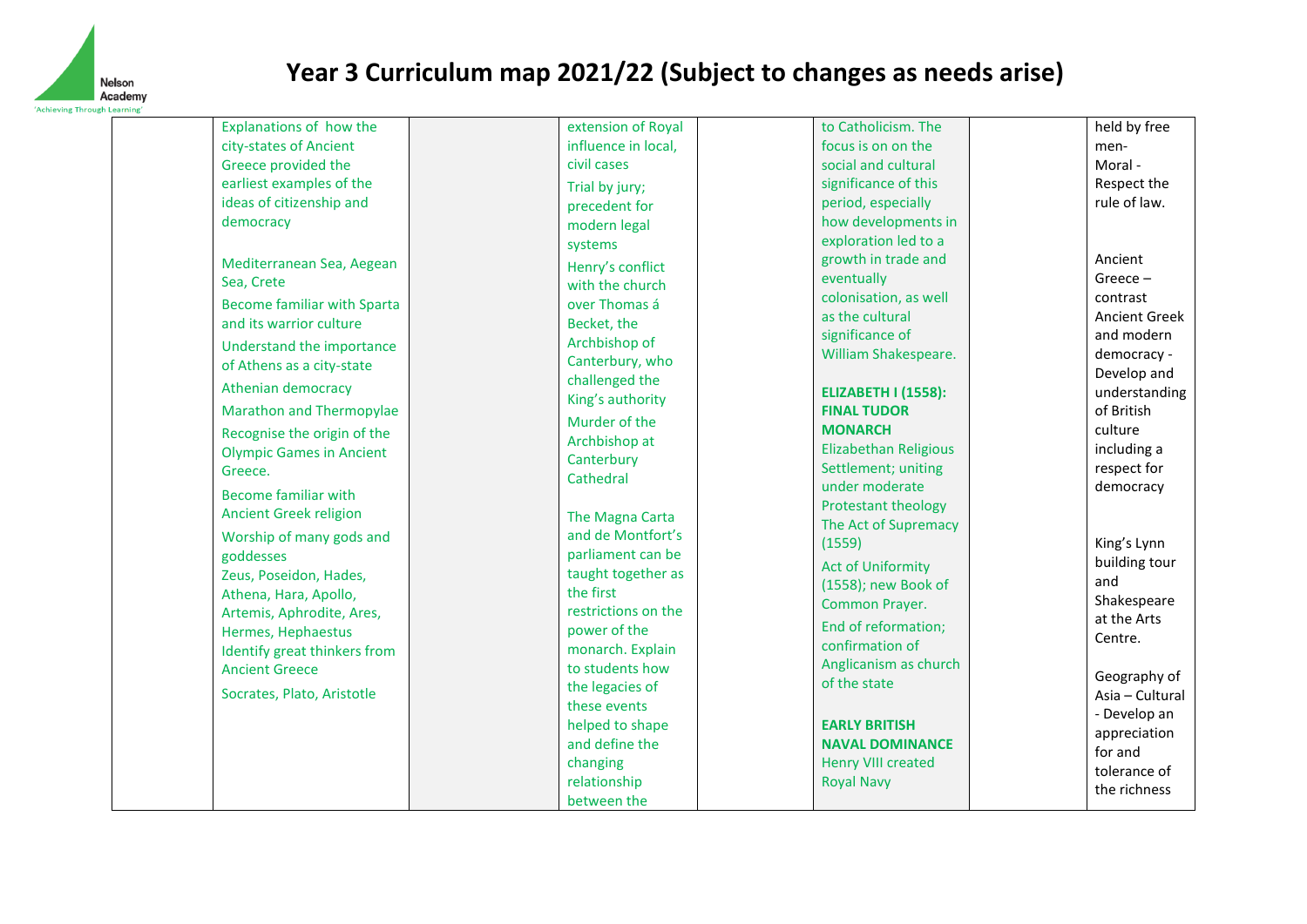

| g Trirough Learning | people and the                                                                                                                                                                                                                                                           | <b>Strong Elizabethan</b>                                                                                                                                                                                                                                                  | of cultures     |
|---------------------|--------------------------------------------------------------------------------------------------------------------------------------------------------------------------------------------------------------------------------------------------------------------------|----------------------------------------------------------------------------------------------------------------------------------------------------------------------------------------------------------------------------------------------------------------------------|-----------------|
|                     | king, and how the                                                                                                                                                                                                                                                        | Navy and privateers                                                                                                                                                                                                                                                        | present in      |
|                     | influence of these                                                                                                                                                                                                                                                       | Spanish Armada                                                                                                                                                                                                                                                             | British society |
|                     | events can be seen<br>in later events in<br>British history.                                                                                                                                                                                                             | Philip II of Spain<br>wanted to use the<br>Spanish Armada to                                                                                                                                                                                                               |                 |
|                     | <b>MAGNA CARTA</b>                                                                                                                                                                                                                                                       | overthrow Elizabeth I.<br><b>English fireships</b>                                                                                                                                                                                                                         |                 |
|                     | <b>Richard I dies</b><br>(1199)<br>King John reigns                                                                                                                                                                                                                      | attack the Spanish<br>Armada, which was<br>pursued around the<br>British Isles.                                                                                                                                                                                            |                 |
|                     | Dissatisfaction<br>with King John<br>because of<br>unsuccessful<br>foreign wars and<br>his treatment of<br>nobles<br>Magna Carta was<br>created by<br>discontented<br>barons, to be in<br>effect in<br>perpetuity<br>The right not to be<br>imprisoned<br>without lawful | Many ships from the<br>Spanish Armada<br>wrecked near Ireland<br>due to storms.<br><b>Sir Francis Drake</b><br>Circumnavigated the<br>globe<br><b>Atlantic privateering</b><br><b>Sir Walter Raleigh</b><br><b>CULTURE IN THE</b><br><b>ELIZABETHAN ERA</b><br>Shakespeare |                 |
|                     | judgement of<br>peers<br>Limits on the king's<br>power to collect<br>money<br>Provides                                                                                                                                                                                   | <b>Birthplace in</b><br>Stratford-upon-Avon<br>The Globe Theatre in<br>London<br><b>Publication of</b><br>Shakespeare's plays                                                                                                                                              |                 |
|                     | precedent to                                                                                                                                                                                                                                                             |                                                                                                                                                                                                                                                                            |                 |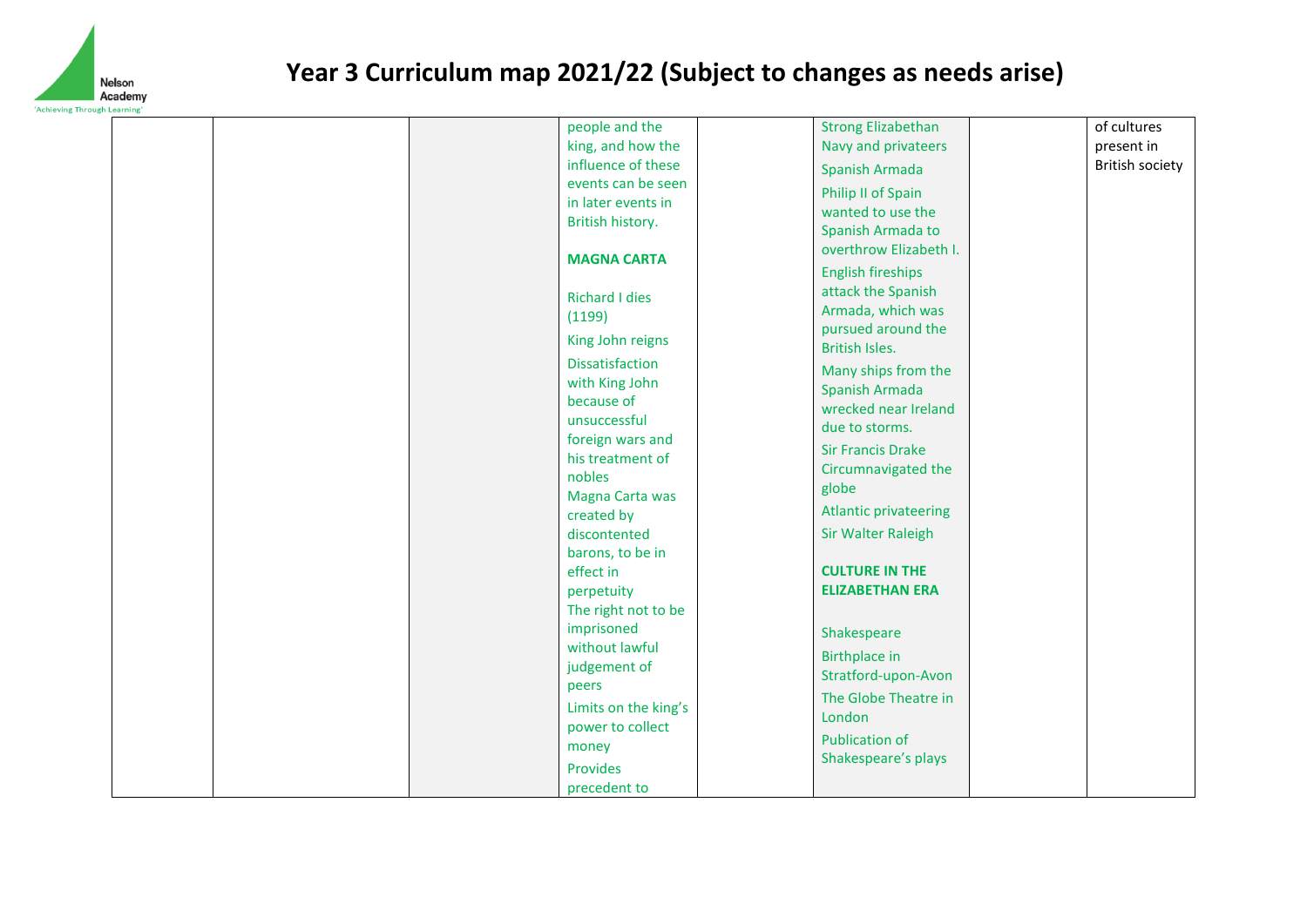

|           |                       | question royal<br>prerogative<br>King accepts the<br>Magna Carta at the<br>meeting at<br>Runnymede on 15<br>June, 1215<br>King rejected the<br>Charter<br>immediately<br>afterwards. |                   |                          |  |
|-----------|-----------------------|--------------------------------------------------------------------------------------------------------------------------------------------------------------------------------------|-------------------|--------------------------|--|
| Geography | Local area            |                                                                                                                                                                                      | Geography of      | Western Europe           |  |
|           | Compass and maps      |                                                                                                                                                                                      | Asia              |                          |  |
|           | Physical and Human    |                                                                                                                                                                                      |                   | <b>Knowledge:</b>        |  |
|           | Geography             |                                                                                                                                                                                      | <b>Knowledge:</b> |                          |  |
|           |                       |                                                                                                                                                                                      |                   | Terms: temperate         |  |
|           | <b>Knowledge:</b>     |                                                                                                                                                                                      | <b>GEOGRAPHY</b>  | climate, alpine          |  |
|           |                       |                                                                                                                                                                                      | <b>OF ASIA</b>    | climate, agriculture,    |  |
|           | <b>THE LOCAL</b>      |                                                                                                                                                                                      | Pupils are        | industry, Romance        |  |
|           | <b>AREA/COMMUNITY</b> |                                                                                                                                                                                      | introduced to     | language, Germanic       |  |
|           |                       |                                                                                                                                                                                      | Asia through      | language                 |  |
|           | Pupils will learn to  |                                                                                                                                                                                      | the countries     |                          |  |
|           | distinguish between   |                                                                                                                                                                                      | of India, China   | <b>FRANCE, GERMANY,</b>  |  |
|           | the built and the     |                                                                                                                                                                                      | and Japan.        | <b>THE NETHERLANDS</b>   |  |
|           | natural               |                                                                                                                                                                                      | They will learn   | (HOLLAND),               |  |
|           | environment. They     |                                                                                                                                                                                      | where these       | <b>BELGIUM, AUSTRIA,</b> |  |
|           | will learn to         |                                                                                                                                                                                      | countries are     | <b>SWITZERLAND</b>       |  |
|           | distinguish between   |                                                                                                                                                                                      | located and       |                          |  |
|           | different types of    |                                                                                                                                                                                      | study their       | Humid                    |  |
|           | services available in |                                                                                                                                                                                      | physical setting  | temperate/broadleaf      |  |
|           | the community and     |                                                                                                                                                                                      | and culture.      | forest and alpine        |  |
|           | the functions of      |                                                                                                                                                                                      |                   | climate/ecosystem        |  |
|           | different buildings   |                                                                                                                                                                                      | Learn that Asia   | Landscape                |  |
|           | and land. They will   |                                                                                                                                                                                      | is the largest    |                          |  |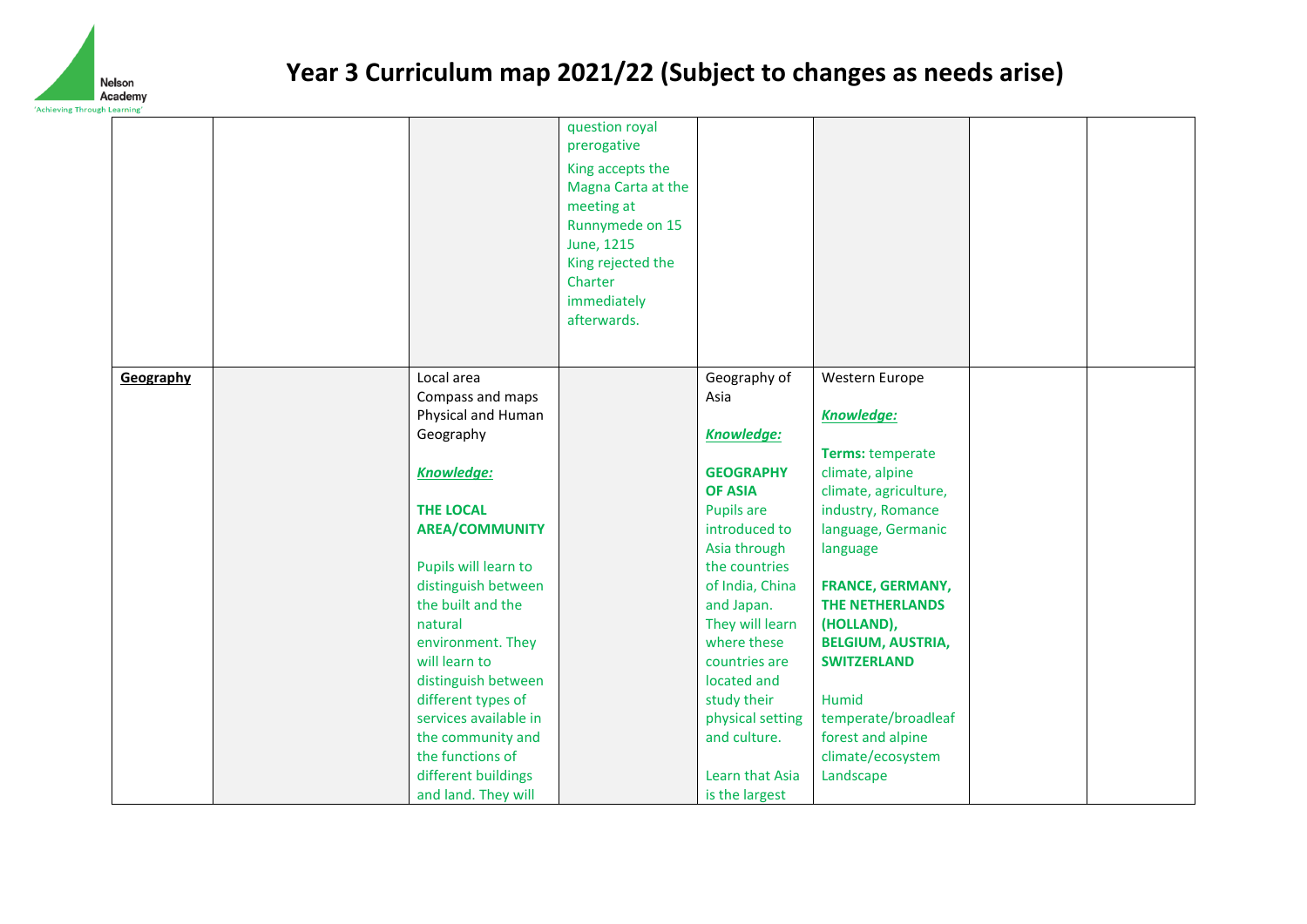

| learn to identify<br>different features of<br>the landscape<br>(which may lie<br>outside of larger<br>urban areas).<br>Terms: region,<br>community<br><b>Observe</b><br>aerial/satellite<br>photographs of the<br>local area.<br>Use these to identify<br>settlements, physical<br>features and points<br>of interest.<br>Discuss why things<br>are located where<br>they are, for<br>example local<br>buildings and<br>services (bank, post<br>office, shops,<br>garage)<br><b>Discuss land-use</b><br>types: parks,<br>housing, industry,<br>roads, farms. | continent, with<br>the most<br>populous<br>countries in the<br>world<br>Himalayan<br>mountain<br>range includes<br>some of the<br>tallest<br>mountains in<br>the world. The<br>tallest<br>mountain is<br>Mt. Everest.<br>Locate the<br>following<br>countries:<br>China<br>India<br>Japan | Alps, central<br>highlands, lowlands,<br>Rivers (Rhone, Rhine,<br>Seine, Danube)<br>People and culture<br>Germanic<br>Protestant/Catholic<br>Churches<br><b>Classical music</b><br><b>Mozart</b><br>Vivaldi<br><b>Famous artists</b><br>Vincent van Gogh<br><b>Claude Monet</b><br>The European Union<br>Origins, members,<br>trade, migration<br><b>European Parliament</b><br>in Brussels<br>Settlements<br>Paris, Lyon, Berlin,<br>Munich, Vienna,<br>Zurich, Amsterdam,<br><b>Brussels</b><br><b>Economic activity</b><br>Agriculture (cheese,<br>wine, fruit and<br>vegetables) |  |
|--------------------------------------------------------------------------------------------------------------------------------------------------------------------------------------------------------------------------------------------------------------------------------------------------------------------------------------------------------------------------------------------------------------------------------------------------------------------------------------------------------------------------------------------------------------|-------------------------------------------------------------------------------------------------------------------------------------------------------------------------------------------------------------------------------------------------------------------------------------------|--------------------------------------------------------------------------------------------------------------------------------------------------------------------------------------------------------------------------------------------------------------------------------------------------------------------------------------------------------------------------------------------------------------------------------------------------------------------------------------------------------------------------------------------------------------------------------------|--|
| Draw a map of the<br>school grounds using<br>basic symbols and a                                                                                                                                                                                                                                                                                                                                                                                                                                                                                             |                                                                                                                                                                                                                                                                                           | Industry (cars)<br>Services (tourism,<br>restaurants, hotels)                                                                                                                                                                                                                                                                                                                                                                                                                                                                                                                        |  |
| key.                                                                                                                                                                                                                                                                                                                                                                                                                                                                                                                                                         |                                                                                                                                                                                                                                                                                           |                                                                                                                                                                                                                                                                                                                                                                                                                                                                                                                                                                                      |  |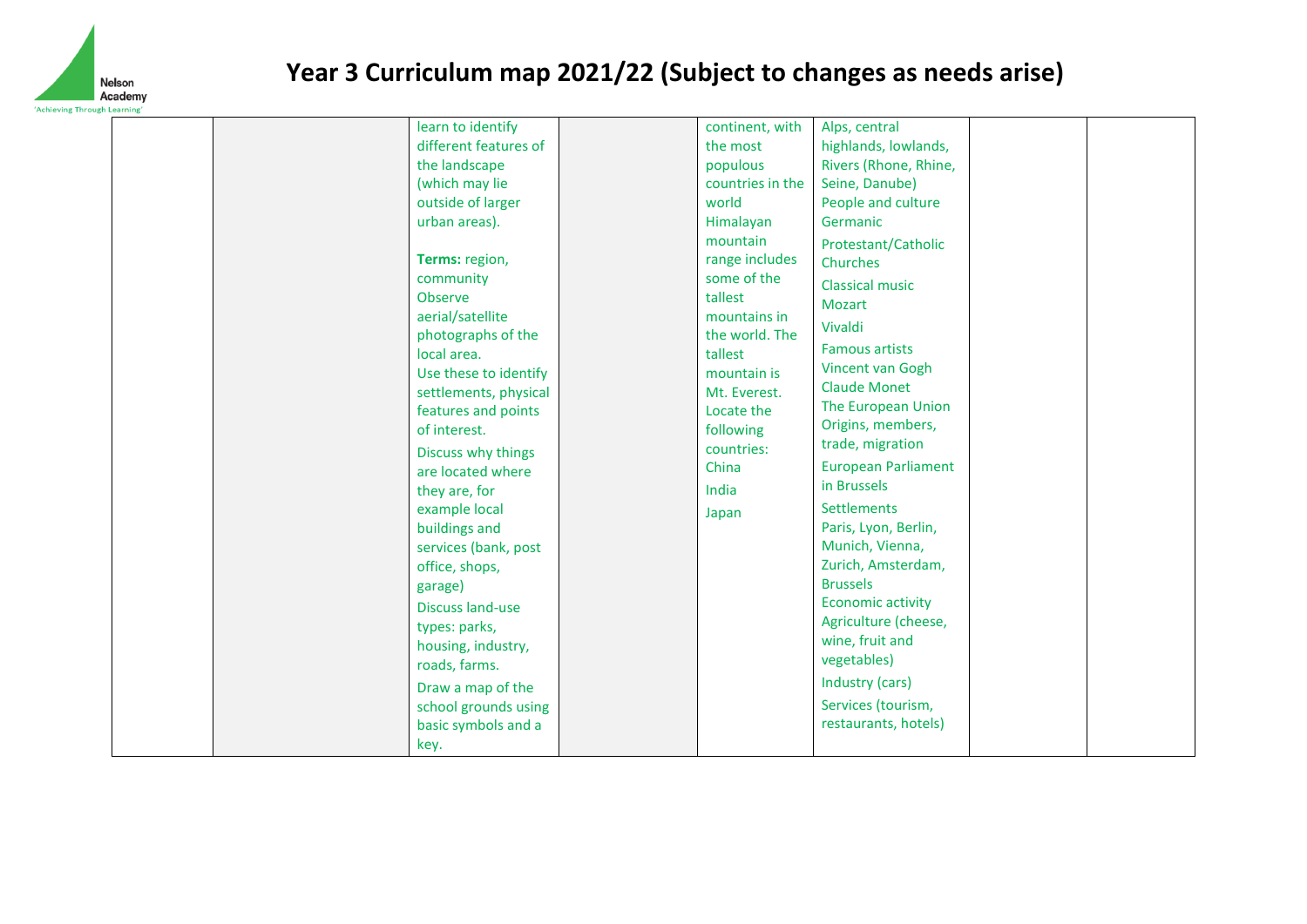

| irougn Learning                |                                                                                                                                     |                                                                                                                                                                                                                                |                                                                                       |                                                                                    |                                                                            |  |
|--------------------------------|-------------------------------------------------------------------------------------------------------------------------------------|--------------------------------------------------------------------------------------------------------------------------------------------------------------------------------------------------------------------------------|---------------------------------------------------------------------------------------|------------------------------------------------------------------------------------|----------------------------------------------------------------------------|--|
|                                |                                                                                                                                     | Introduce scale: for<br>example, fifty paces<br>$= 5$ cm on a map.<br><b>Identify different</b><br>types of residence<br>Apartments,<br>terraced housing,<br>detached houses<br><b>Understand features</b>                     |                                                                                       |                                                                                    |                                                                            |  |
|                                |                                                                                                                                     | of the natural<br>environment<br>Rivers, hills,<br>coastline,<br>vegetation, animals<br>Discuss ways in<br>which the natural<br>environment is<br>managed and<br>changed by people<br>(e.g. park, farming,<br>reservoir, urban |                                                                                       |                                                                                    |                                                                            |  |
|                                |                                                                                                                                     | drainage).                                                                                                                                                                                                                     |                                                                                       |                                                                                    |                                                                            |  |
| <b>Visual Arts &amp;</b><br>DT | DT Greek food: preparing<br>flat bread, salads, fruit and<br>honey<br>DT Investigation of<br>mechanisms: tools, levers<br>and gears |                                                                                                                                                                                                                                | Architecture:<br>Great Stupa<br>Parthenon<br>St.Paul's Cathedral<br><b>Knowledge:</b> | Still life & landscapes<br>DT Soup (seasonal<br>veg Prep)<br>Ruisdael<br>Constable | Symmetry &<br>line<br>Klee<br>Picasso<br>Hokusai<br><b>Textiles: Batik</b> |  |
|                                | Ancient Greece.<br>Mythological paintings<br><b>Knowledge:</b>                                                                      |                                                                                                                                                                                                                                | Understand<br>architecture as the<br>art of designing<br>buildings.                   | Cezanne<br><b>Knowledge:</b>                                                       | <b>Knowledge:</b><br><b>LINE</b>                                           |  |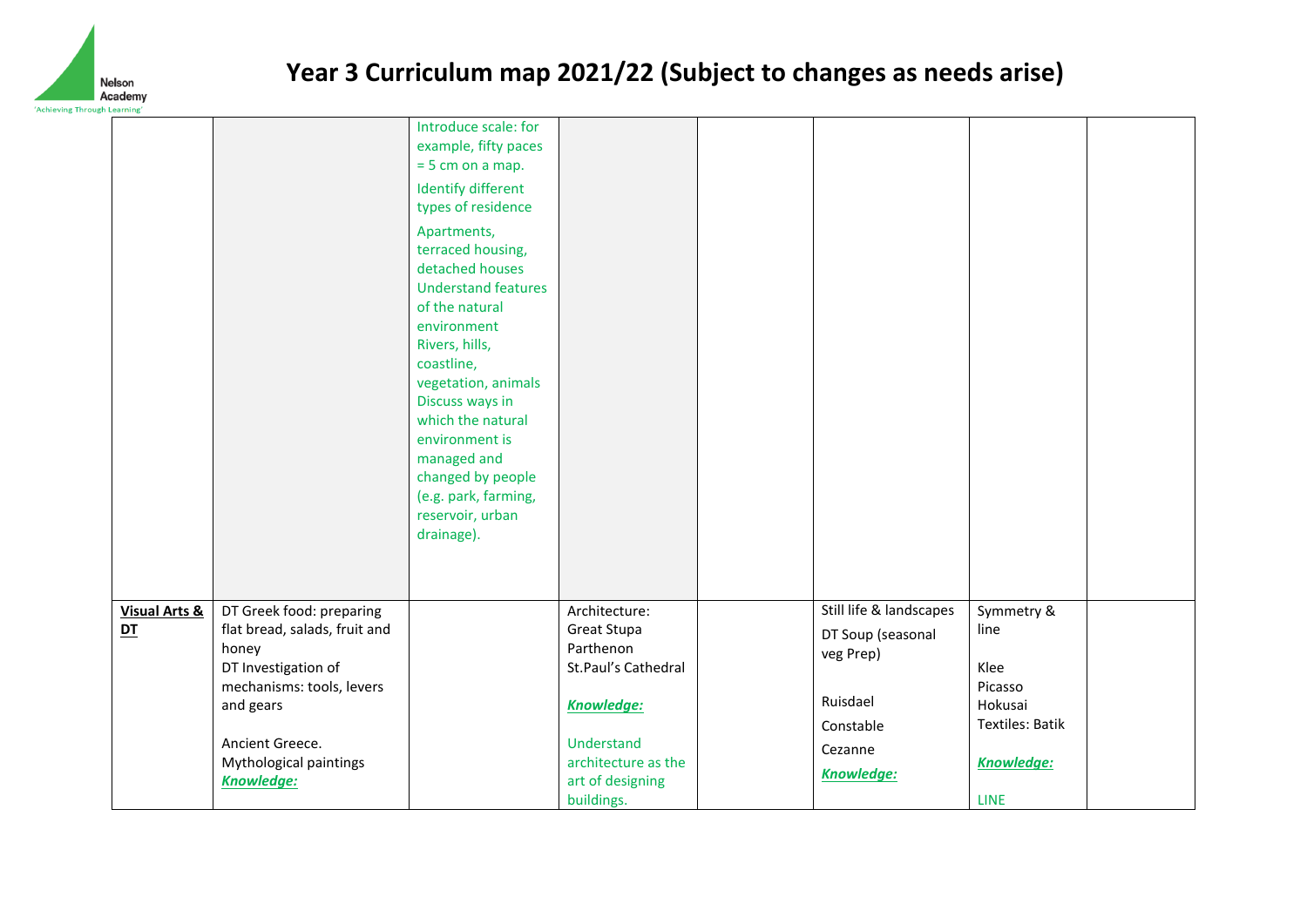

| Understand that a            | Understand              | <b>LANDSCAPE</b>             | <b>Recognise lines</b> |
|------------------------------|-------------------------|------------------------------|------------------------|
| mythological work of art     | symmetry and a          |                              | as horizontal,         |
| depicts characters or a      | line of symmetry        |                              | vertical, or           |
| narrative from mythology.    | as it applies to        | <b>Recognise and discuss</b> | diagonal.              |
| In western European          | buildings; observe      | as landscapes (images        | Observe the            |
| painting these are generally | symmetry in the         | of nature or the             | use of line in:        |
| from classical mythology.    | design of some          | natural environment,         | Paul Klee, Was         |
|                              | buildings which         | from the Dutch word          | Fehlt ihm?             |
| Recognise as images from     | are familiar to you     | 'landschap'):                | (What's wrong          |
| classical mythology and      | and/or the              | Jacob Ruisdael,              | with him?),            |
| identify the                 | children (you could     | Landscape with               | 1930                   |
| characters/setting/narrative | look at your            | Bentheim Castle,             | (Fondation             |
| according to                 | school, local           | 1653 (National               | Beyeler,               |
| The children's knowledge of  | houses, or focus        | Gallery of Ireland,          | Switzerland)           |
| the depicted myths from      | on the Cathedrals       | Dublin)                      | Pablo Picasso,         |
| their language and           | studied                 | John Constable,              | Mother and             |
| literature studies:          | previously).            | <b>Salisbury Cathedral</b>   | Child, 1922            |
| Antonio del Pollaiuolo,      | Noting line, shape,     | from the Meadows,            | (Baltimore             |
| Apollo and Daphne, c.1432-   | and special             | 1831 (National               | Museum of Art)         |
| 1498 (National Art Gallery,  | features (such as       | Gallery, London)             | Katsushika             |
| London)                      | columns and             | Henri Rousseau,              | Hokusai, The           |
|                              | domes), look at         | Surprised! A Tiger in a      | <b>Great Wave</b>      |
|                              | and consider the        | Tropical Storm, 1891         | off Kanagawa,          |
|                              | following               | (National Gallery,           | 1829-33                |
|                              | structures in           | London)                      | (British               |
|                              | relation to World       |                              | Museum,                |
|                              | History:                | <b>STILL LIFE</b>            | London)                |
|                              | The Parthenon           |                              |                        |
|                              | (including the          | Recognise and discuss        |                        |
|                              | <b>Parthenon Frieze</b> | the following as still       |                        |
|                              | or so-called Elgin      | lives (images of one         |                        |
|                              | Marbles', now at        | or more inanimate            |                        |
|                              | the British             | objects):                    |                        |
|                              | Museum, London)         | Paul Cézanne, studies        |                        |
|                              | 440 BC (Acroplis,       | with fruit such as           |                        |
|                              | Athens, Greece)         |                              |                        |
|                              |                         | apples and/or                |                        |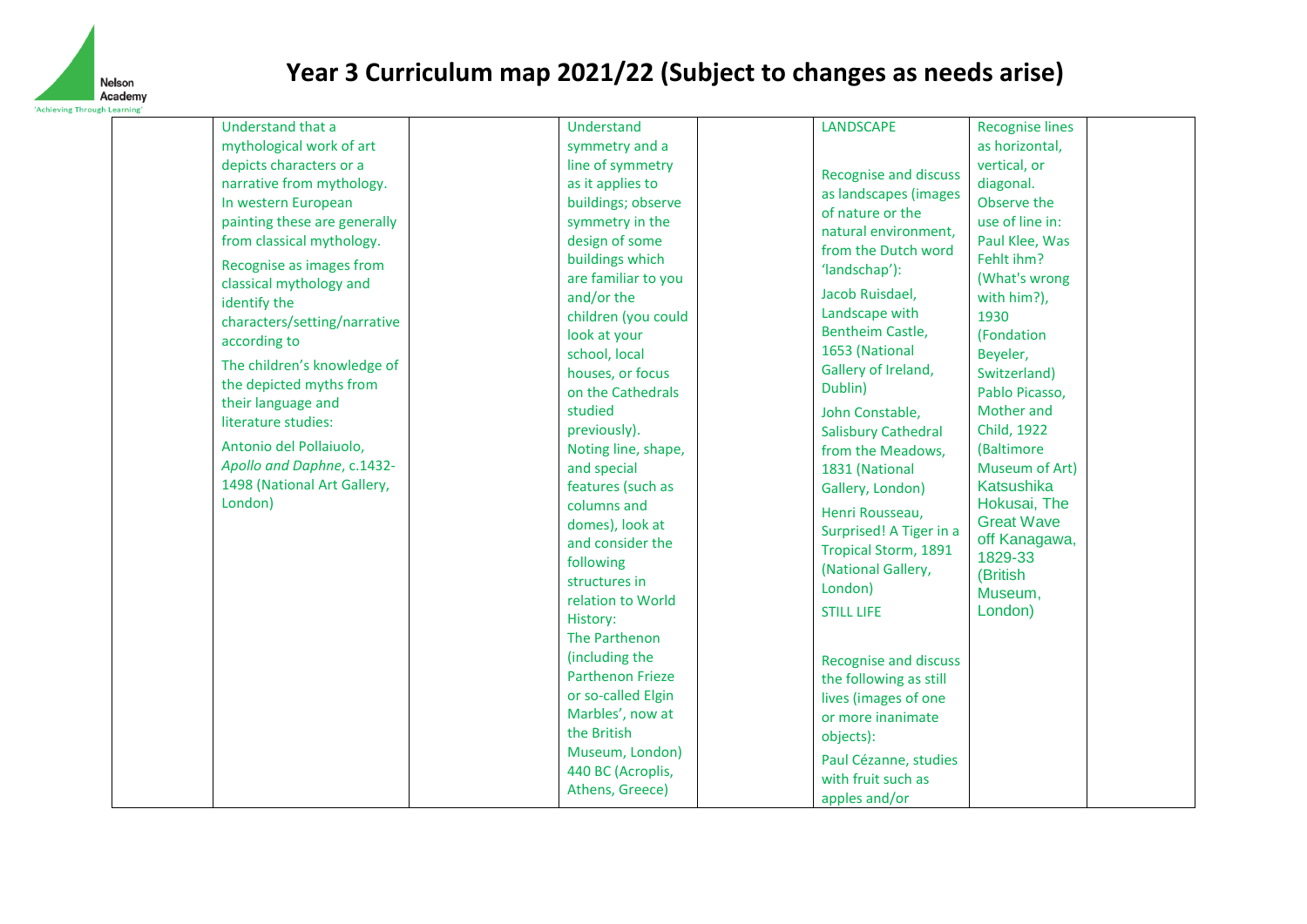

|              |                                                                                                                                                                                                                                                                                                                                                                                                           | Great Stupa,<br>begun 3rd<br><b>Century BC</b><br>(Buddhist<br>temple)                                                                                                                                                                                                                                                                                            | oranges, for instance,<br>Still Life with Apples,<br>1877-78 (Fitzwilliam<br>Museum, Cambridge)<br>Sanchi, Raien district,<br>Madhya Pradesh,<br>India).<br>Sir Christopher Wren,<br>St Paul's Cathedral,<br>1675 (London)                                                                                                                                                                         |  |
|--------------|-----------------------------------------------------------------------------------------------------------------------------------------------------------------------------------------------------------------------------------------------------------------------------------------------------------------------------------------------------------------------------------------------------------|-------------------------------------------------------------------------------------------------------------------------------------------------------------------------------------------------------------------------------------------------------------------------------------------------------------------------------------------------------------------|----------------------------------------------------------------------------------------------------------------------------------------------------------------------------------------------------------------------------------------------------------------------------------------------------------------------------------------------------------------------------------------------------|--|
| <b>Music</b> | <b>Glockenspiel Stage 1</b>                                                                                                                                                                                                                                                                                                                                                                               | <b>Three Little Birds</b>                                                                                                                                                                                                                                                                                                                                         | <b>Bringing us Together</b>                                                                                                                                                                                                                                                                                                                                                                        |  |
|              | <b>Knowledge/Skills</b>                                                                                                                                                                                                                                                                                                                                                                                   | <b>Knowledge/Skills</b>                                                                                                                                                                                                                                                                                                                                           | <b>Knowledge/Skills</b>                                                                                                                                                                                                                                                                                                                                                                            |  |
|              | 1 - Musical Activities using<br>glocks<br>Learn to play and read the<br>notes C, D, $E + F$ .<br>Learn to play these tunes:<br>$\bullet$ Easy E<br>• Strictly D<br>• Play Your Music<br>• Drive<br>• Dee Cee's Blues<br>• What's Up<br>• D-E-F-initely<br>• Roundabout<br>• March of the Golden<br><b>Guards</b><br>• Portsmouth<br>Improvise with Dee Cee's<br><b>Blues using</b><br>the notes $C + D$ . | $1$ – Listen &<br>Appraise: Three<br><b>Little Birds</b><br>(Reggae)<br>Structure:<br>Introduction,<br>chorus, verse,<br>chorus, verse,<br>chorus, chorus,<br>chorus.<br>Instruments/voices<br>you can hear: Bass,<br>drums, electric<br>guitar, keyboard,<br>organ, male and<br>backing vocals.<br>Find the pulse as<br>you are listening:<br>Dance, clap, sway, | $1$ – Listen and<br><b>Appraise: Bringing Us</b><br><b>Together (Disco)</b><br>Find the pulse as you<br>are listening: Dance,<br>clap, sway, march, be<br>an animal or a pop<br>star.<br>Instruments/voices<br>you can hear:<br>Keyboard, drums,<br>bass, a female singer.<br>Do the words of the<br>song tell a story?<br>Does the music<br>create a story in your<br>imagination? What<br>story? |  |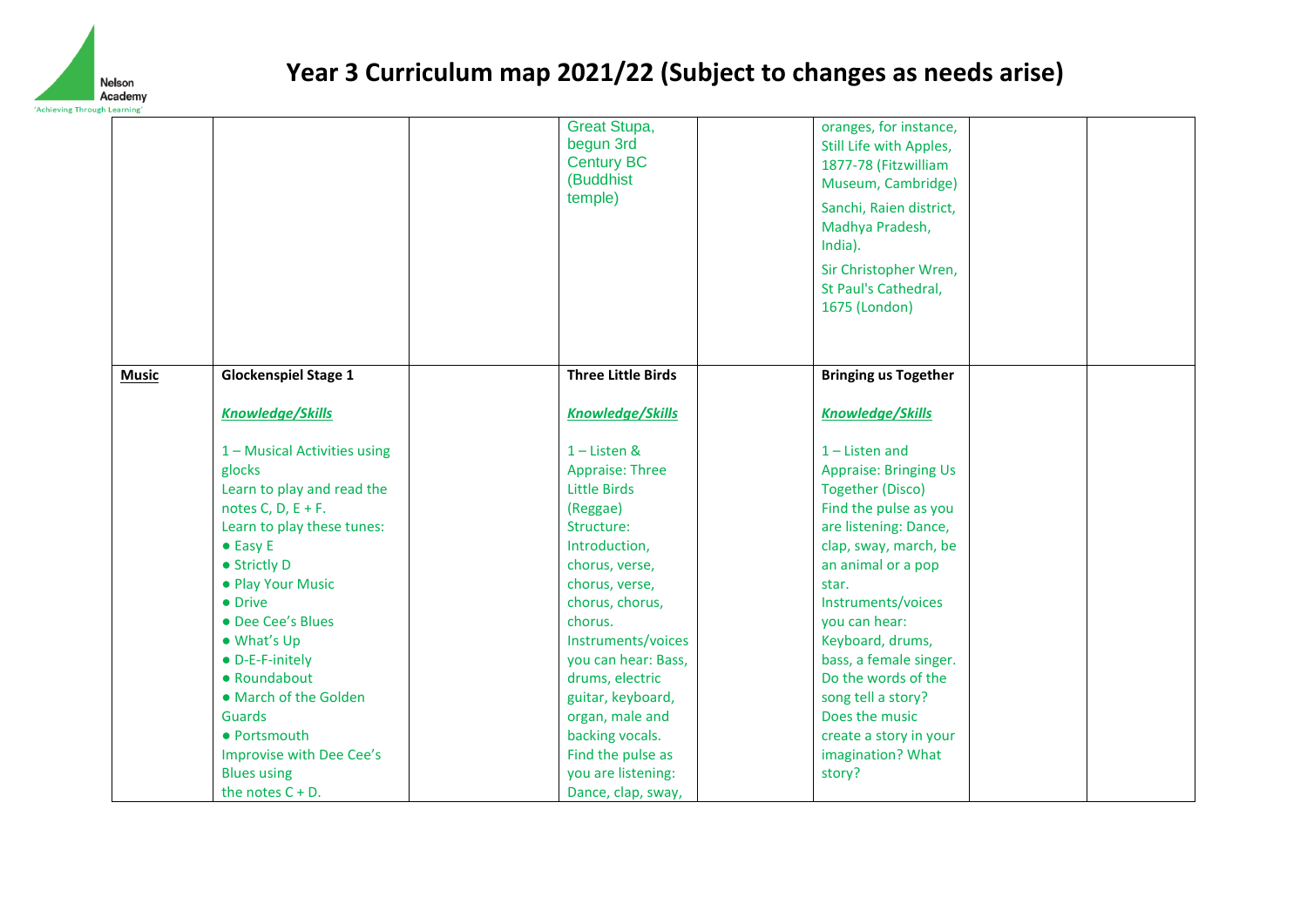

| Compose using the notes C,  | march, be an            | <b>Knowledge Organiser</b> |  |
|-----------------------------|-------------------------|----------------------------|--|
| $D, E + F.$                 | animal or a pop         | - Bringing Us              |  |
| Reflection                  | star.                   | Together - Year 3,         |  |
| What did you like best      | Knowledge               | Unit 5                     |  |
| about this Unit? Why?       | Organiser - Three       | 2 - Musical Activities     |  |
| Was there anything you      | Little Birds - Year     | using glocks and/or        |  |
| didn't enjoy about it?      | 3, Unit 3               | recorders                  |  |
| Why?                        | $2 -$ Musical           | Warm-up games play         |  |
| Did you have any strong     | <b>Activities using</b> | and copy back using        |  |
| feelings about it?          | glocks and/or           | up to 3 notes $- C + A$ .  |  |
| Were you proud of yourself, | recorders               | Bronze: no notes           |  |
| happy or annoyed?           | Warm-up games           | Silver: $C + A$   Gold: C  |  |
| 2 - Perform & Share         | play and copy back      | $+A$                       |  |
| Decide how your class will  | using                   | Challenge. Which           |  |
| introduce the               | up to 2 notes $-C +$    | challenge did you get      |  |
| performance. Tell your      | D.                      | to?                        |  |
| audience how you learnt     | Bronze: no notes        | Singing in 2 parts.        |  |
| the music and why. Record   | Silver: C,              | Play instrumental          |  |
| the performance and         | sometimes D             | parts with the song        |  |
| talk about it afterwards.   | $Gold: C + D$           | by ear and/or from         |  |
| The performance will        | challenge.              | notation using the         |  |
| include one or more of the  | Which challenge         | easy or medium part.       |  |
| following:                  | did you get to?         | You will be using up       |  |
| Improvisations •            | Singing in unison.      | to 3 notes $-$ C, A + G.   |  |
| Instrumental performances   | Play instrumental       | Which part did you         |  |
| • Compositions              | parts with the song     | play?                      |  |
|                             | by ear and/or from      | Improvise using up to      |  |
|                             | notation using the      | 2 notes $- C + A$ .        |  |
|                             | easy or medium          | Bronze: C   Silver: C,     |  |
|                             | part. You will be       | and sometimes A            |  |
|                             | using up                | Gold: C + A challenge.     |  |
|                             | to 3 notes $-$ C, D +   | Which challenge did        |  |
|                             | E. Which part did       | you get to?                |  |
|                             | you play?               | Compose a simple           |  |
|                             |                         | melody using simple        |  |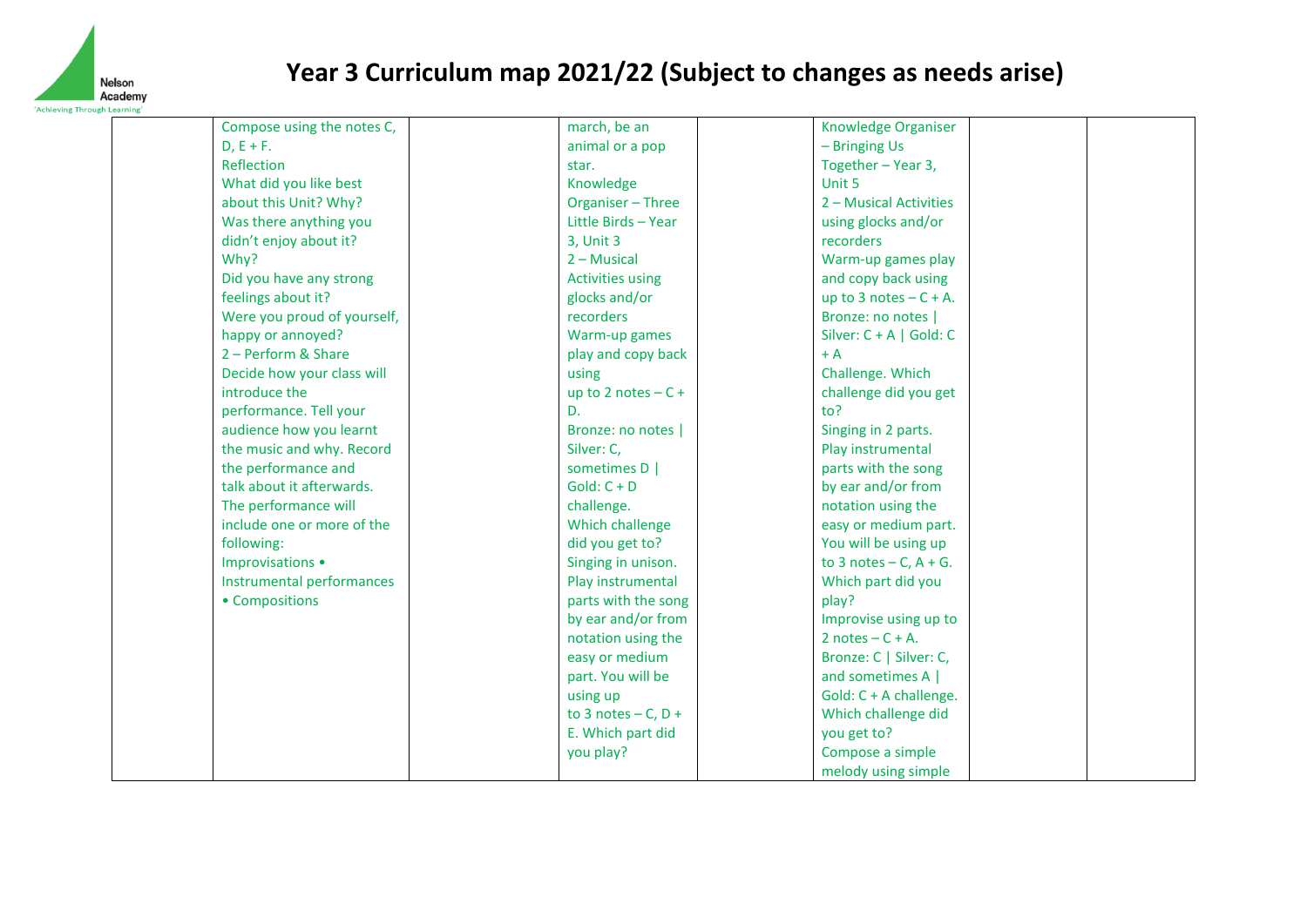

| Learning |                        |                           |  |
|----------|------------------------|---------------------------|--|
|          | Improvise using up     | rhythms choosing          |  |
|          | to 3 notes $- C, D +$  | from the                  |  |
|          | Ε.                     | notes C, $A + G$ or C, D, |  |
|          | Bronze: C   Silver:    | $E, G + A.$ (Pentatonic   |  |
|          | $C + D$   Gold: C, D + | scale)                    |  |
|          | E challenge.           | 3 - Perform & Share       |  |
|          | Which challenge        | Decide how you going      |  |
|          | did you get to?        | to perform this song.     |  |
|          | Compose a simple       | It tells an important     |  |
|          | melody using           | story. Tell your          |  |
|          | simple rhythms         | audience how you          |  |
|          | choosing from the      | learnt                    |  |
|          | notes C, $D + E$ or C, | this song and why.        |  |
|          | $D, E, F + G.$         | Record the                |  |
|          | Reflection             | performance and talk      |  |
|          | What did you like      | about it afterwards.      |  |
|          | best about this        | The performance will      |  |
|          | Unit? Why? Was         | include one or more       |  |
|          | there anything you     | of the following:         |  |
|          | didn't enjoy about     | Improvisations •          |  |
|          | it? Why?               | Instrumental              |  |
|          | Did you have any       | performances •            |  |
|          | strong feelings        | Compositions              |  |
|          | about it? Were         |                           |  |
|          | you proud of           |                           |  |
|          | yourself, happy or     |                           |  |
|          | annoyed?               |                           |  |
|          | What are the 'style    |                           |  |
|          | indicators' of         |                           |  |
|          | Reggae music?          |                           |  |
|          | How do you know        |                           |  |
|          | this is Reggae         |                           |  |
|          | music?                 |                           |  |
|          | $3$ - Perform &        |                           |  |
|          | Share                  |                           |  |
|          |                        |                           |  |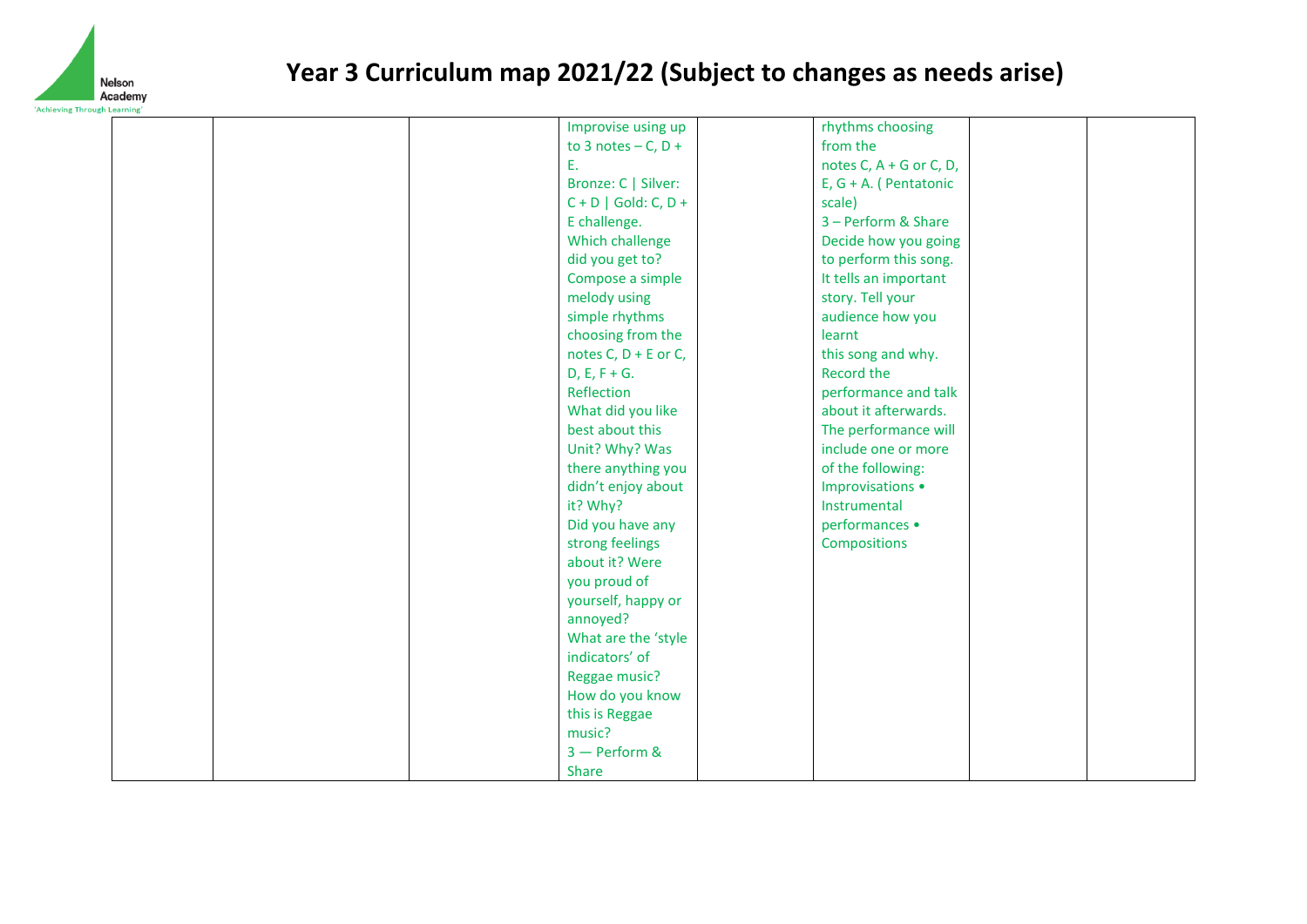

| iii ougii Leariiiig |                          |                    |                          |                     |                     |                     |  |
|---------------------|--------------------------|--------------------|--------------------------|---------------------|---------------------|---------------------|--|
|                     |                          |                    | Decide how your          |                     |                     |                     |  |
|                     |                          |                    | class will introduce     |                     |                     |                     |  |
|                     |                          |                    | the performance.         |                     |                     |                     |  |
|                     |                          |                    | Perhaps add some         |                     |                     |                     |  |
|                     |                          |                    | choreography? Tell       |                     |                     |                     |  |
|                     |                          |                    | your                     |                     |                     |                     |  |
|                     |                          |                    | audience how you         |                     |                     |                     |  |
|                     |                          |                    | learnt this song         |                     |                     |                     |  |
|                     |                          |                    | and why. Record          |                     |                     |                     |  |
|                     |                          |                    | the performance          |                     |                     |                     |  |
|                     |                          |                    | and talk about it        |                     |                     |                     |  |
|                     |                          |                    | afterwards.              |                     |                     |                     |  |
|                     |                          |                    | The performance          |                     |                     |                     |  |
|                     |                          |                    | will include one or      |                     |                     |                     |  |
|                     |                          |                    | more of the              |                     |                     |                     |  |
|                     |                          |                    | following:               |                     |                     |                     |  |
|                     |                          |                    | Improvisations •         |                     |                     |                     |  |
|                     |                          |                    | Instrumental             |                     |                     |                     |  |
|                     |                          |                    | performances •           |                     |                     |                     |  |
|                     |                          |                    | Compositions             |                     |                     |                     |  |
| <b>French</b>       | Unit 1                   | Unit 2             | Unit 3                   | Unit 3              | Unit 4              | Recap of vocab      |  |
|                     | <b>Bonjour</b>           | <b>En Classe</b>   | <b>Mon Corps</b>         | continued           | <b>Les Animaux</b>  | taught.             |  |
|                     | Lesson 1 hello/goodbye   | Lesson 1           | Lesson 1                 | <b>Mon Corps</b>    |                     |                     |  |
|                     | Lesson 2                 | Class objects      | Body parts               | Lesson 3            | Lesson 1            |                     |  |
|                     | Ask/say name             | Lesson 2           | Lesson 2                 | Days of the         | Animals and pets    | Writing linked      |  |
|                     | Lesson 3 ask/say how old | colours            | Eyes/hair                | week                | Lesson 2            | to units            |  |
|                     | you are                  | Lesson 3           |                          | Lesson 4            | Numbers to 20       | covered             |  |
|                     | Lesson 4                 | say your age       | <b>See Rigolo Scheme</b> |                     | Lesson 3            |                     |  |
|                     | Nouns - instruments      | Lesson 4           | of work Mapping          | Character           | Give someone's name | <b>See Rigolo</b>   |  |
|                     | Lesson 5                 | Class instructions | Grid                     | descriptions        | Lesson 4            | <b>Scheme of</b>    |  |
|                     | Numbers to 10            |                    |                          |                     | Describing someone. | <b>work Mapping</b> |  |
|                     |                          |                    |                          | See Rigolo          |                     | Grid                |  |
|                     |                          |                    |                          | <b>Scheme of</b>    |                     |                     |  |
|                     |                          |                    |                          | <b>work Mapping</b> |                     |                     |  |
|                     |                          |                    |                          | Grid                |                     |                     |  |
|                     |                          |                    |                          |                     |                     |                     |  |
|                     |                          |                    |                          |                     |                     |                     |  |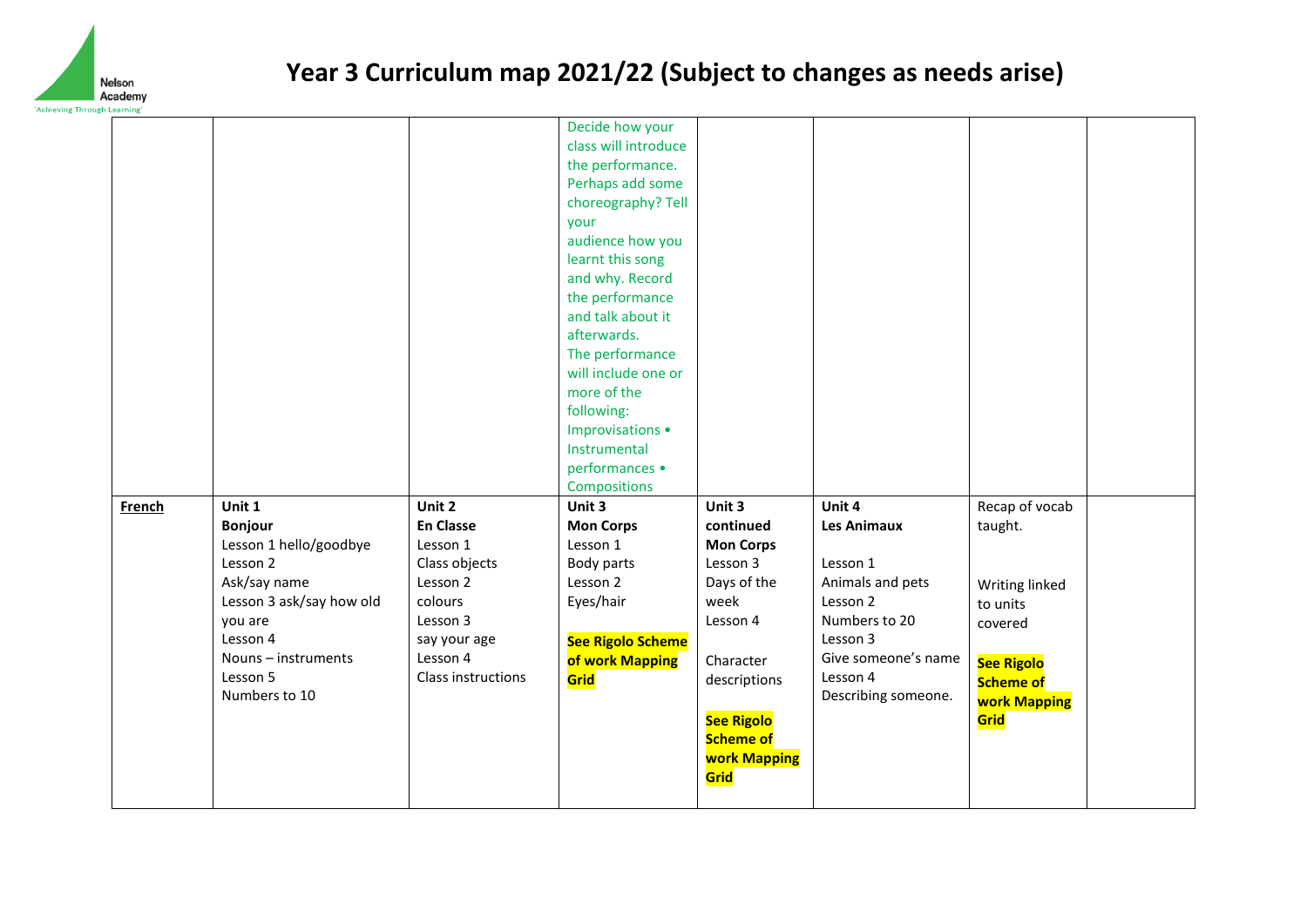

|                  | <b>See Rigolo Scheme of work</b><br><b>Mapping Grid</b>                                                                                                                                                                                                                                                                                                                                                                                                                               | <b>See Rigolo Scheme</b><br>of work Mapping<br>Grid |                                                                                                                                                                                                                                                                                                                                                                                                                                                                                                   | <b>See Rigolo Scheme of</b><br><b>work Mapping Grid</b>                                                                                                                                                                                                                                                         |  |
|------------------|---------------------------------------------------------------------------------------------------------------------------------------------------------------------------------------------------------------------------------------------------------------------------------------------------------------------------------------------------------------------------------------------------------------------------------------------------------------------------------------|-----------------------------------------------------|---------------------------------------------------------------------------------------------------------------------------------------------------------------------------------------------------------------------------------------------------------------------------------------------------------------------------------------------------------------------------------------------------------------------------------------------------------------------------------------------------|-----------------------------------------------------------------------------------------------------------------------------------------------------------------------------------------------------------------------------------------------------------------------------------------------------------------|--|
| <b>Computing</b> | Connecting computers                                                                                                                                                                                                                                                                                                                                                                                                                                                                  |                                                     | Programming -<br>Scratch                                                                                                                                                                                                                                                                                                                                                                                                                                                                          | Creating media-<br>Animations                                                                                                                                                                                                                                                                                   |  |
|                  | Knowledge:                                                                                                                                                                                                                                                                                                                                                                                                                                                                            |                                                     | <b>Knowledge:</b>                                                                                                                                                                                                                                                                                                                                                                                                                                                                                 | <b>Knowledge:</b>                                                                                                                                                                                                                                                                                               |  |
|                  | Pupils develop their<br>understanding of digital<br>devices, with an initial focus<br>on inputs, processes, and<br>outputs. They also compare<br>digital and non-digital<br>devices. Following this,<br>pupils are introduced to<br>computer networks,<br>including devices that make<br>up a network's<br>infrastructure, such as<br>wireless access points and<br>switches. The unit<br>concludes with pupils<br>discovering the benefits of<br>connecting devices in a<br>network. |                                                     | This unit explores<br>the concept of<br>sequencing in<br>programming<br>through Scratch. It<br>begins with an<br>introduction to the<br>programming<br>environment,<br>which will be new<br>to most pupils.<br>They will be<br>introduced to a<br>selection of<br>motion, sound,<br>and event blocks<br>which they will use<br>to create their own<br>programs,<br>featuring<br>sequences. The<br>final project is to<br>make a<br>representation of a<br>piano. The unit is<br>paced to focus on | Pupils will use a range<br>of techniques to<br>create a stop frame<br>animation using<br>tablets. Next, they<br>will apply those skills<br>to create a story-<br>based animation. This<br>unit will conclude<br>with pupils adding<br>other types of media<br>to their animation,<br>such as music and<br>text. |  |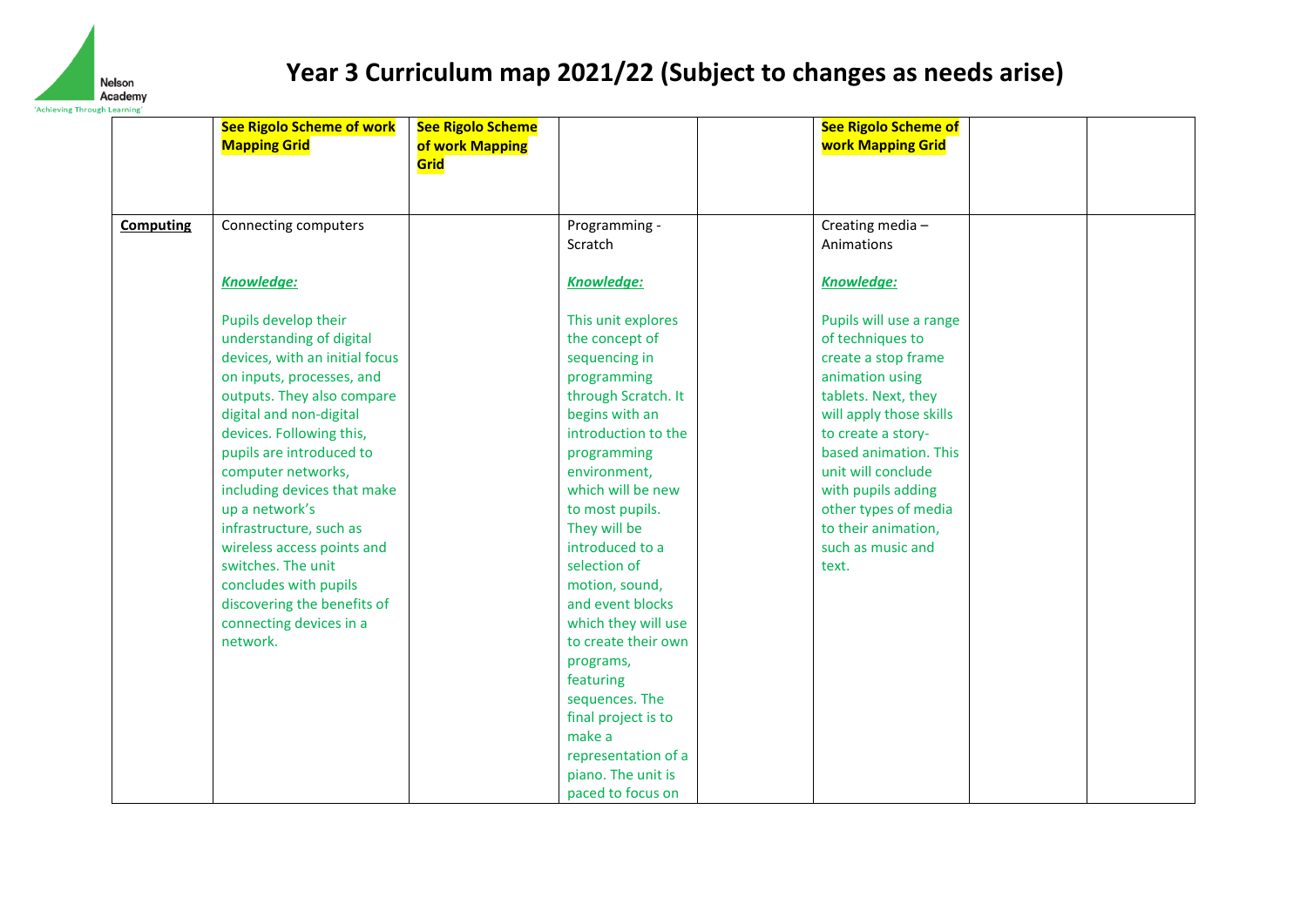

|    |                                                                                                                                                                                                                                                                                                                                                                                                                                      |                                                                                                                                                                                                                                                                                                                                                                                                            | all aspects of<br>sequences, and<br>make sure that<br>knowledge is built<br>in a structured<br>manner. Pupils<br>also apply stages<br>of program design<br>through this unit.                                                                                                                                                        |                                                                                                                                                                                               |                                                                                                                                                                                                                                                                                                    |                                                                                                                                                |                                                                                                                                                                                                                                                             |
|----|--------------------------------------------------------------------------------------------------------------------------------------------------------------------------------------------------------------------------------------------------------------------------------------------------------------------------------------------------------------------------------------------------------------------------------------|------------------------------------------------------------------------------------------------------------------------------------------------------------------------------------------------------------------------------------------------------------------------------------------------------------------------------------------------------------------------------------------------------------|--------------------------------------------------------------------------------------------------------------------------------------------------------------------------------------------------------------------------------------------------------------------------------------------------------------------------------------|-----------------------------------------------------------------------------------------------------------------------------------------------------------------------------------------------|----------------------------------------------------------------------------------------------------------------------------------------------------------------------------------------------------------------------------------------------------------------------------------------------------|------------------------------------------------------------------------------------------------------------------------------------------------|-------------------------------------------------------------------------------------------------------------------------------------------------------------------------------------------------------------------------------------------------------------|
| PE | Cardio Drumming<br><b>Knowledge:</b><br>Read and follow symbols<br>for movements in a<br>sequence.<br><b>Build stamina and fitness.</b><br>Move to music with co-<br>ordination.<br><b>Ball Skills</b><br><b>Knowledge:</b><br>Choose, use and vary simple<br>tactics for attacking and<br>defending (e.g. positioning)<br>Use a variety of skills<br>consistently in a game<br>including kicking, passing<br>and stopping the ball. | Dance<br>Knowledge:<br><b>Experiment with</b><br>actions, dynamics,<br>directions and levels<br>Remember and<br>repeat dance<br>phrases<br><b>Translate ideas from</b><br>a stimulus into<br>movements.<br>Show fluency and<br>control in their<br>movements.<br>Choose appropriate<br>movements to<br>express an idea or<br>feeling.<br>Children will now<br>understand<br>Dynamics, use of<br>cannon and | Gymnastics<br><b>Knowledge:</b><br>Can execute<br>positions and<br>exercises from<br><b>Body Management</b><br>Level 1 and 2 Key-<br><b>Steps Syllabus</b><br>Devise, repeat and<br>perform a short<br>sequence with<br>positions from<br><b>Body Management</b><br>level 1 and 2<br>Can safely set up,<br>move and use<br>equipment | Racket skills<br>Knowledge:<br>Choose and<br>use<br>appropriate<br>skills to<br>complete mini<br>games. Be able<br>to complete<br>simple racket<br>and shuttle<br>cock control<br>activities. | Athletics<br><b>Knowledge:</b><br>Run at a speed<br>appropriate to the<br>distance<br>Jump from a standing<br>position<br>Able to throw a ball<br>using an under and<br>over arm technique<br>Develop standing<br>jump, long jump,<br>sprint and hurdles<br>Introduce the javelin<br>and high jump | <b>OAA</b><br><b>Knowledge:</b><br>Use basic maps<br>and diagrams<br>to orientate<br>themselves and<br>to move from<br>one place to<br>another | Team sports -<br>Moral -<br>develop a<br>sense of<br>responsibility<br>for their own<br>behaviour<br>within the<br>framework of<br>individual<br>liberty. Social<br>- Participate,<br>cooperate<br>and<br>contribute<br>positively to<br>their<br>community |
|    |                                                                                                                                                                                                                                                                                                                                                                                                                                      | mirroring as well as                                                                                                                                                                                                                                                                                                                                                                                       |                                                                                                                                                                                                                                                                                                                                      |                                                                                                                                                                                               |                                                                                                                                                                                                                                                                                                    |                                                                                                                                                |                                                                                                                                                                                                                                                             |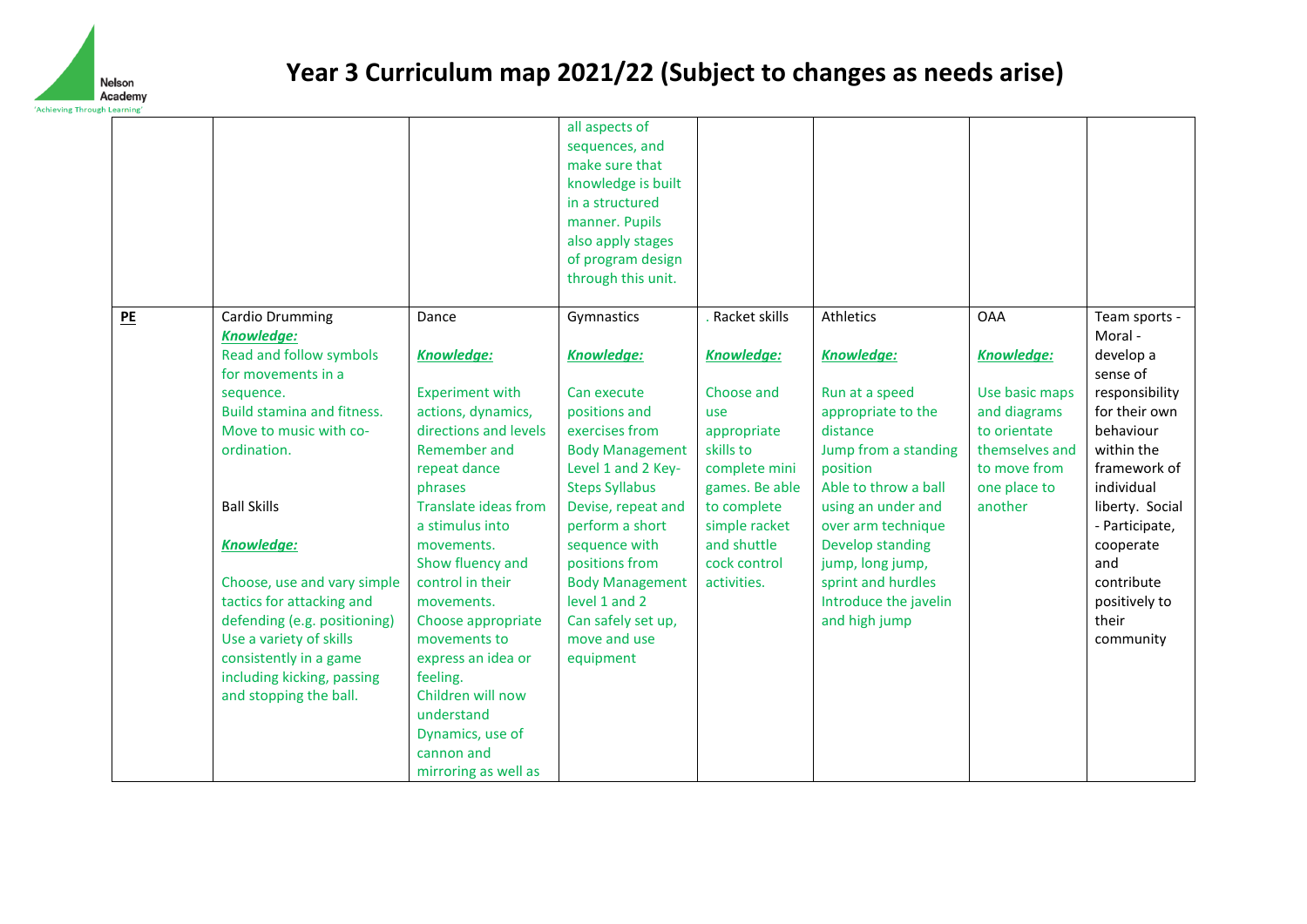

| ougn Learning |                                                                                                                                                                                                                                                                                                                                                                                                                                                                                                                                      | motifs in their own<br>choreography.                                                                                                                                                                                                                                                                                                                                                                               |                                                                                                                                                                                                                                                                                                                                                                                              |                                                                                                                                                                                                                                                                                                           |                                                                                                                                                                                                                                                                                                                                                                                                                                   |                                                                                                                                                                                                                                                                                         |  |
|---------------|--------------------------------------------------------------------------------------------------------------------------------------------------------------------------------------------------------------------------------------------------------------------------------------------------------------------------------------------------------------------------------------------------------------------------------------------------------------------------------------------------------------------------------------|--------------------------------------------------------------------------------------------------------------------------------------------------------------------------------------------------------------------------------------------------------------------------------------------------------------------------------------------------------------------------------------------------------------------|----------------------------------------------------------------------------------------------------------------------------------------------------------------------------------------------------------------------------------------------------------------------------------------------------------------------------------------------------------------------------------------------|-----------------------------------------------------------------------------------------------------------------------------------------------------------------------------------------------------------------------------------------------------------------------------------------------------------|-----------------------------------------------------------------------------------------------------------------------------------------------------------------------------------------------------------------------------------------------------------------------------------------------------------------------------------------------------------------------------------------------------------------------------------|-----------------------------------------------------------------------------------------------------------------------------------------------------------------------------------------------------------------------------------------------------------------------------------------|--|
| RE            | Hinduism - Would<br>celebrating Diwali at home<br>and in the community bring<br>a feeling of belonging to a<br>Hindu child?                                                                                                                                                                                                                                                                                                                                                                                                          | Christianity - Has<br>Christmas lost its<br>true meaning?<br><b>Knowledge:</b>                                                                                                                                                                                                                                                                                                                                     | Christianity-<br>Could Jesus really<br>heal people? Were<br>these miracles?<br>Knowledge:                                                                                                                                                                                                                                                                                                    | Christianity-<br>What is 'good'<br>about Good<br>Friday?<br><b>Knowledge:</b>                                                                                                                                                                                                                             | Hinduism - How can<br>Brahman be<br>everywhere and<br>everything?<br>Knowledge:                                                                                                                                                                                                                                                                                                                                                   | Hinduism $-$<br>Would visiting<br>the River<br>Ganges feel<br>special to non-<br>Hindu?                                                                                                                                                                                                 |  |
|               | Knowledge:<br>Describe and make<br>connections between<br>different features of the<br>religions and worldviews<br>they study, discovering<br>more about celebrations,<br>worship, pilgrimages and<br>the rituals which mark<br>important<br>points in life, in order to<br>reflect on their significance.<br>Observe and understand<br>varied examples of religions<br>and worldviews so that they<br>can explain, with reasons,<br>their meanings and<br>significance to individuals<br>and communities.<br>Observe and understand | Describe and make<br>connections<br>between different<br>features of the<br>religions and<br>worldviews they<br>study, discovering<br>more about<br>celebrations,<br>worship,<br>pilgrimages and the<br>rituals which mark<br>important<br>points in life, in<br>order to reflect on<br>their significance.<br>Describe and<br>understand links<br>between stories and<br>other aspects of the<br>communities they | Describe and<br>make connections<br>between different<br>features of the<br>religions and<br>worldviews they<br>study, discovering<br>more about<br>celebrations,<br>worship,<br>pilgrimages and<br>the rituals which<br>mark important<br>points in life, in<br>order to reflect on<br>their significance.<br>Consider and apply<br>ideas about ways<br>in which diverse<br>communities can | Describe and<br>make<br>connections<br>between<br>different<br>features of the<br>religions and<br>worldviews<br>they study,<br>discovering<br>more about<br>celebrations,<br>worship,<br>pilgrimages<br>and the rituals<br>which mark<br>important<br>points in life, in<br>order to reflect<br>on their | Describe and make<br>connections<br>between different<br>features of the<br>religions and<br>worldviews they<br>study, discovering<br>more about<br>celebrations,<br>worship, pilgrimages<br>and the rituals which<br>mark important<br>points in life, in order<br>to reflect on their<br>significance.<br><b>Explore and describe</b><br>a range of beliefs,<br>symbols and actions<br>so that they can<br>understand different | Knowledge:<br>Describe and<br>make<br>connections<br>between<br>different<br>features of the<br>religions and<br>worldviews<br>they study,<br>discovering<br>more about<br>celebrations,<br>worship,<br>pilgrimages<br>and the rituals<br>which mark<br>important<br>points in life, in |  |
|               | varied examples of religions<br>and worldviews so that they<br>can explain, with reasons,<br>their meanings and                                                                                                                                                                                                                                                                                                                                                                                                                      | are investigating,<br>responding<br>thoughtfully to a<br>range of sources of<br>wisdom and to<br>beliefs and teachings                                                                                                                                                                                                                                                                                             | live together for<br>the well-being of<br>all, responding<br>thoughtfully to<br>ideas about                                                                                                                                                                                                                                                                                                  | significance.                                                                                                                                                                                                                                                                                             | ways of life and ways<br>of expressing<br>meaning.<br>Discuss and present<br>thoughtfully their<br>own and others'                                                                                                                                                                                                                                                                                                                | order to reflect<br>on their<br>significance.                                                                                                                                                                                                                                           |  |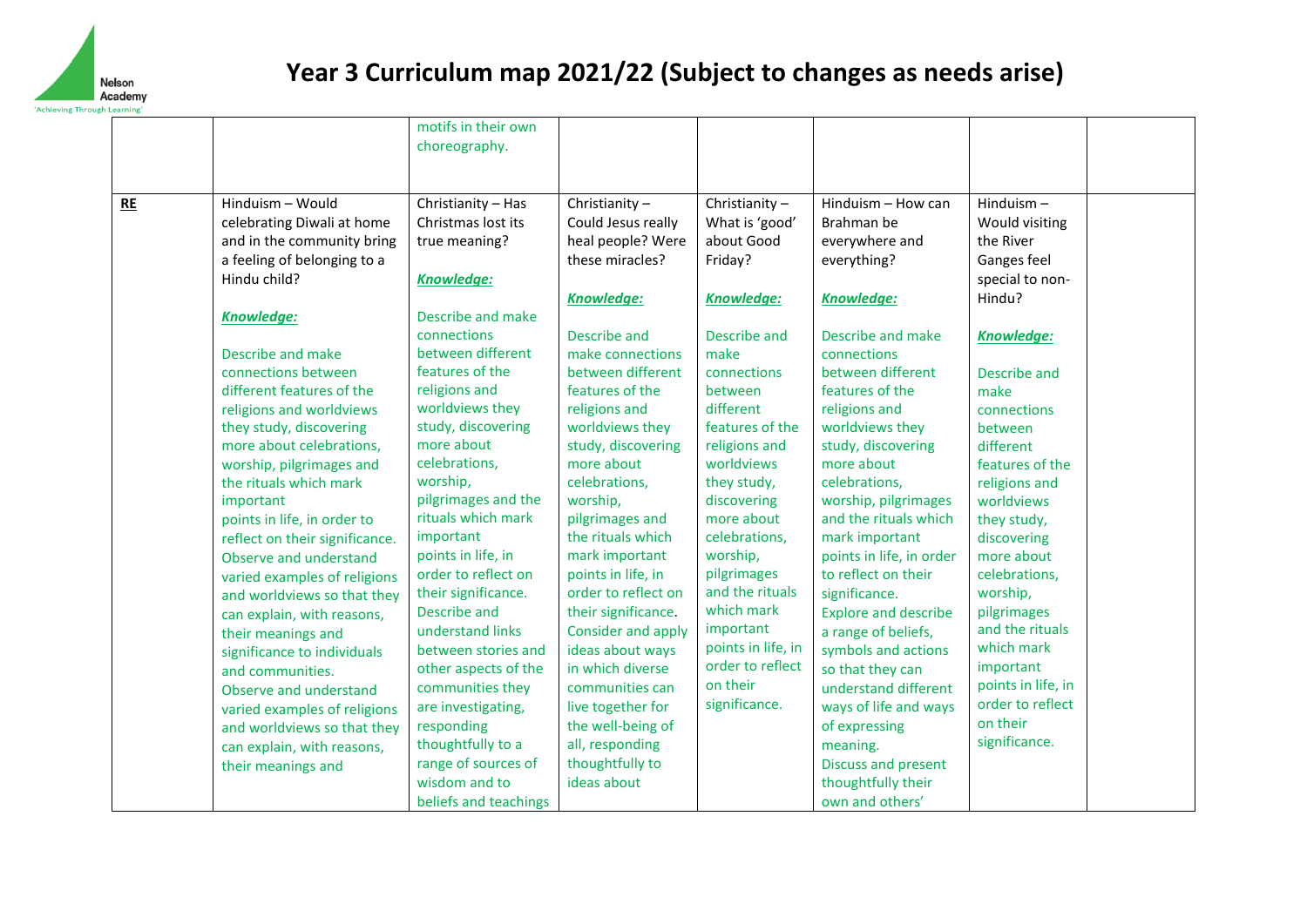